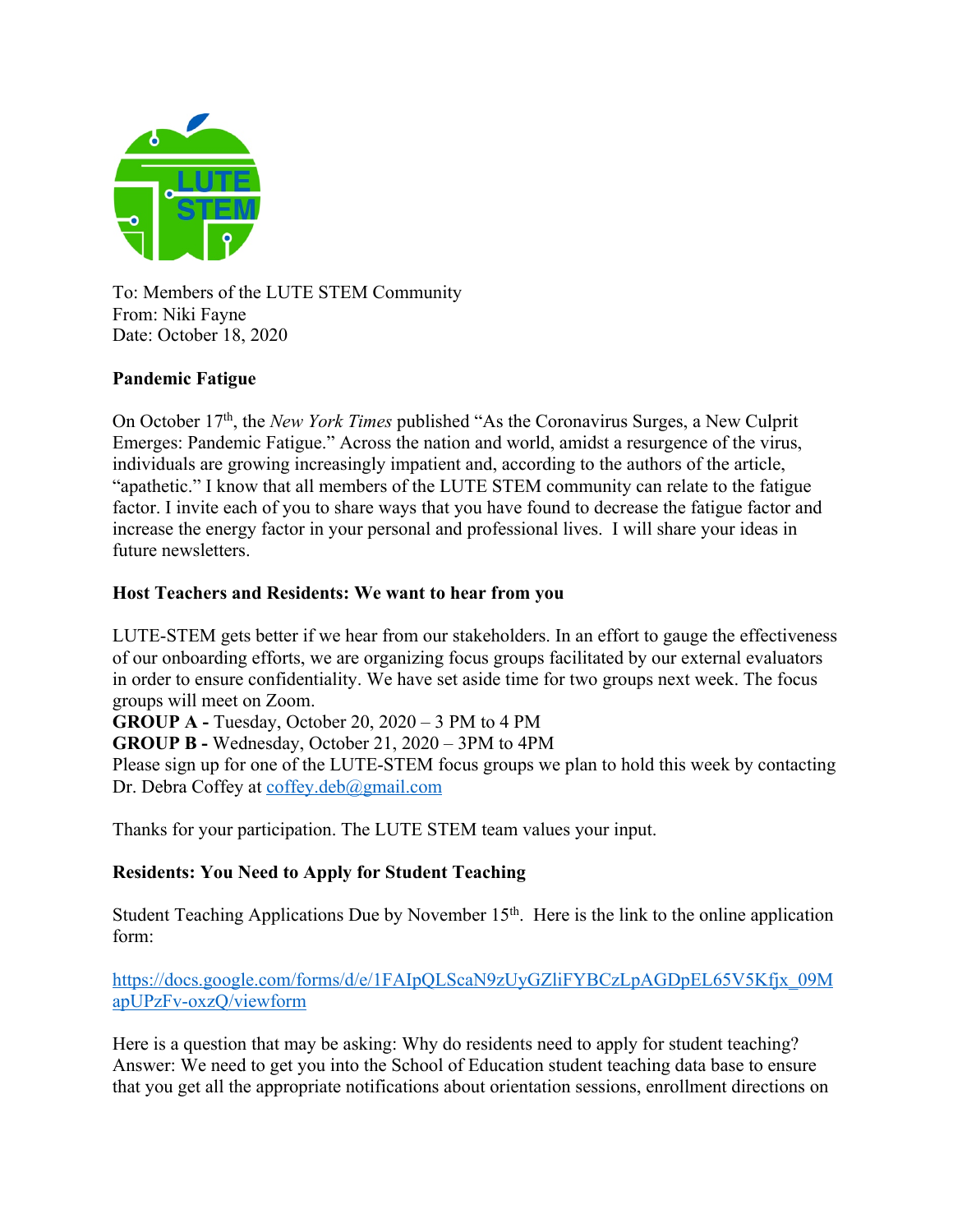the student teaching DRF (ePortfolio), and up-to-date information about NYSED certification requirements.

### **Documenting the Residency Experience: LUTE STEM Directed Response ePortfolio**

A key component of our program evaluation plan is systematic data collection of our candidates' work. The LUTE STEM ePortfolio has been designed as a web-based container for a series of assignments that are described in the LUTE STEM Phase One handbook. Given the fact that we are living in the COVID era, we all recognize that meeting hard deadlines with narrowly defined task requirements is hard if not impossible. Therefore, Lehman faculty liaisons have been given latitude to modify some of the requirements based on what they know about their residents' particular circumstances.

The first intervisitation reports or journal entries have an October deadline. I am pleased to report that an audit of the ePortfolio indicates that 60% of the residents have or are in the process of submitting their October intervisitation summary based either on video analysis or an alternative approved by their Lehman faculty liaison. Two exemplars were highlighted in last week's newsletter. Once the October intervisitation requirement has been met, residents need to turn their attention to the co-teaching templates. The first (one teach-one observe) should be completed by the end of October; deadlines for the other three have been extended to the end of November. Residents should share their plans for completing these protocols with their host teachers.



## **Meet Our Host Teachers (Continued): Demographic Data**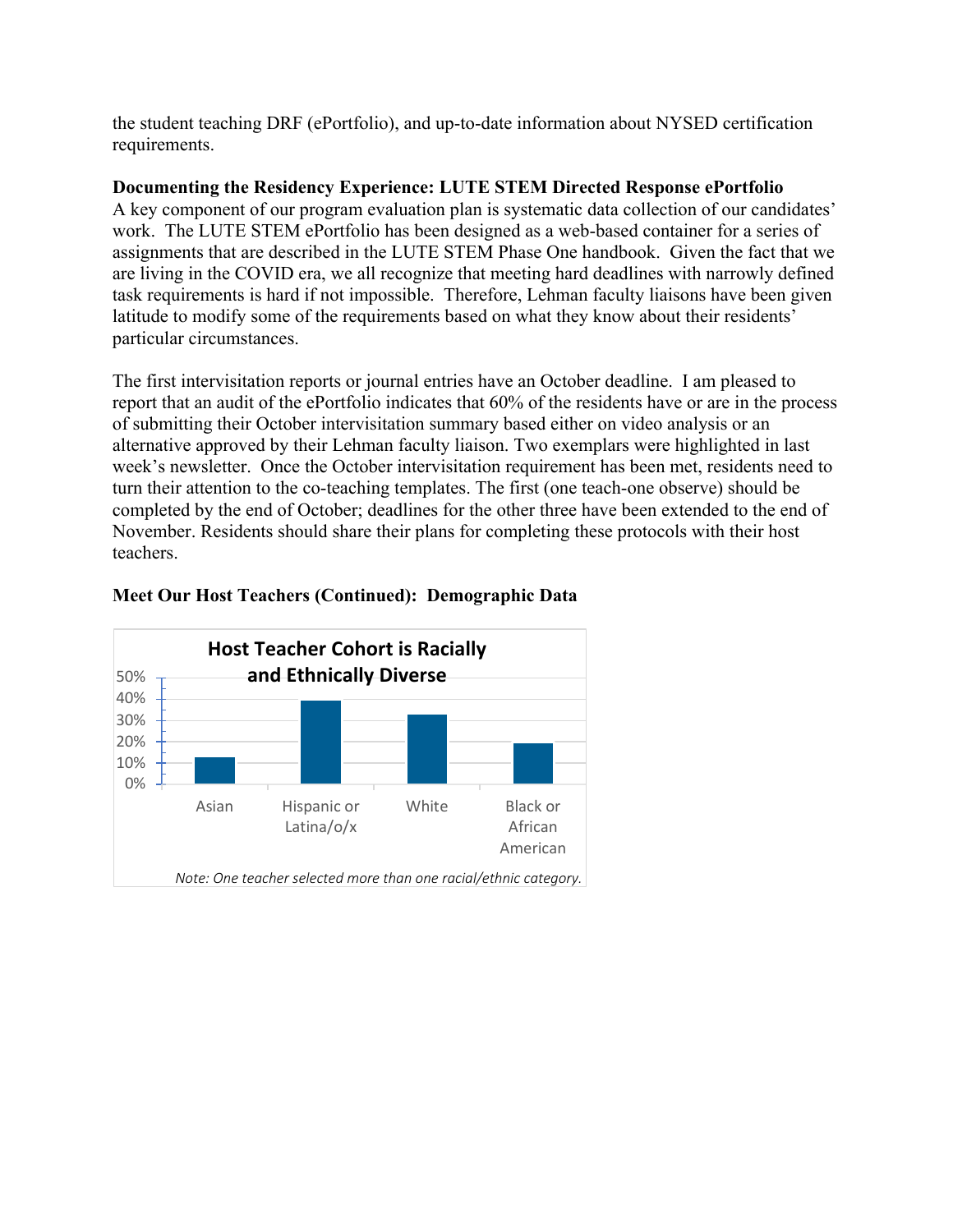